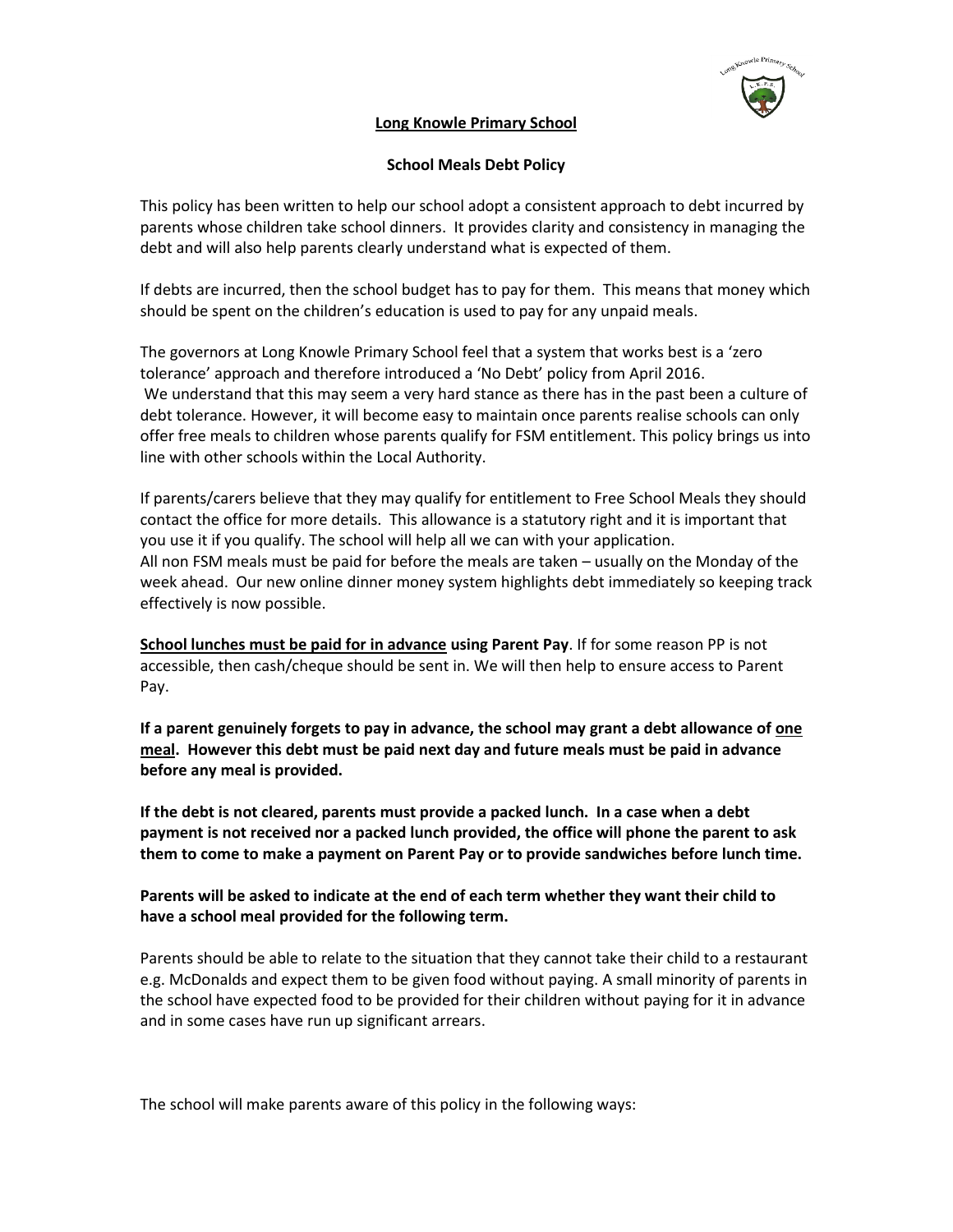- A letter to parents who opt for their child to have a school meal
- Reminders in the school's newsletter
- School Information Pack for new parents
- The school website

This will ensure that all parents get the same message in a consistent way. This will be done at least once each year.

Parents will be made aware of the policy when their child joins the school.

# **Key Information**

- 1. All parents are to be made aware of the debt policy when their child joins the school.
- 2. All school lunches must be paid for in advance
- 3. All children eligible to pay for meals should pay the cost at the start of each week.
- 4. No child who is **not** eligible for FSM should be sent to school without having paid for a week's meals at the start of each week and expect to be given a meal
- 5. Parents who don't want their child to have a school lunch, should provide a healthy packed lunch.

# **Debt policy implementation – from April 2016**

# **Level 1**

Indicator: A child's account goes into debt

Check 1 - is this a FSM child, are dates correct?

Check 2 - is there a possibility that payments have not been credited?

Check 3 - does this parent normally pay on time, is this just a one off?

Action 1:

• Send a 'Gentle debt reminder' text

# **Level 2**

Indicator: A child comes to school again without the debt being paid or a packed lunch

Check 1 - is this a FSM child, are dates correct?

Check 2 - is there a possibility that payments have not been credited?

Check 3 - has this parent made contact?

Action 2: Personal contact

• Someone (usually but not exclusively the HT/DHT/AHT) will phone the parent to ask them to either bring the money into school or to bring sandwiches in before lunchtime

# **Level 3**

Indicator: The parent does not comply with any of these options, Check 1 - is this a FSM child, are dates correct? Check 2 - is there a possibility that payments have not been credited?